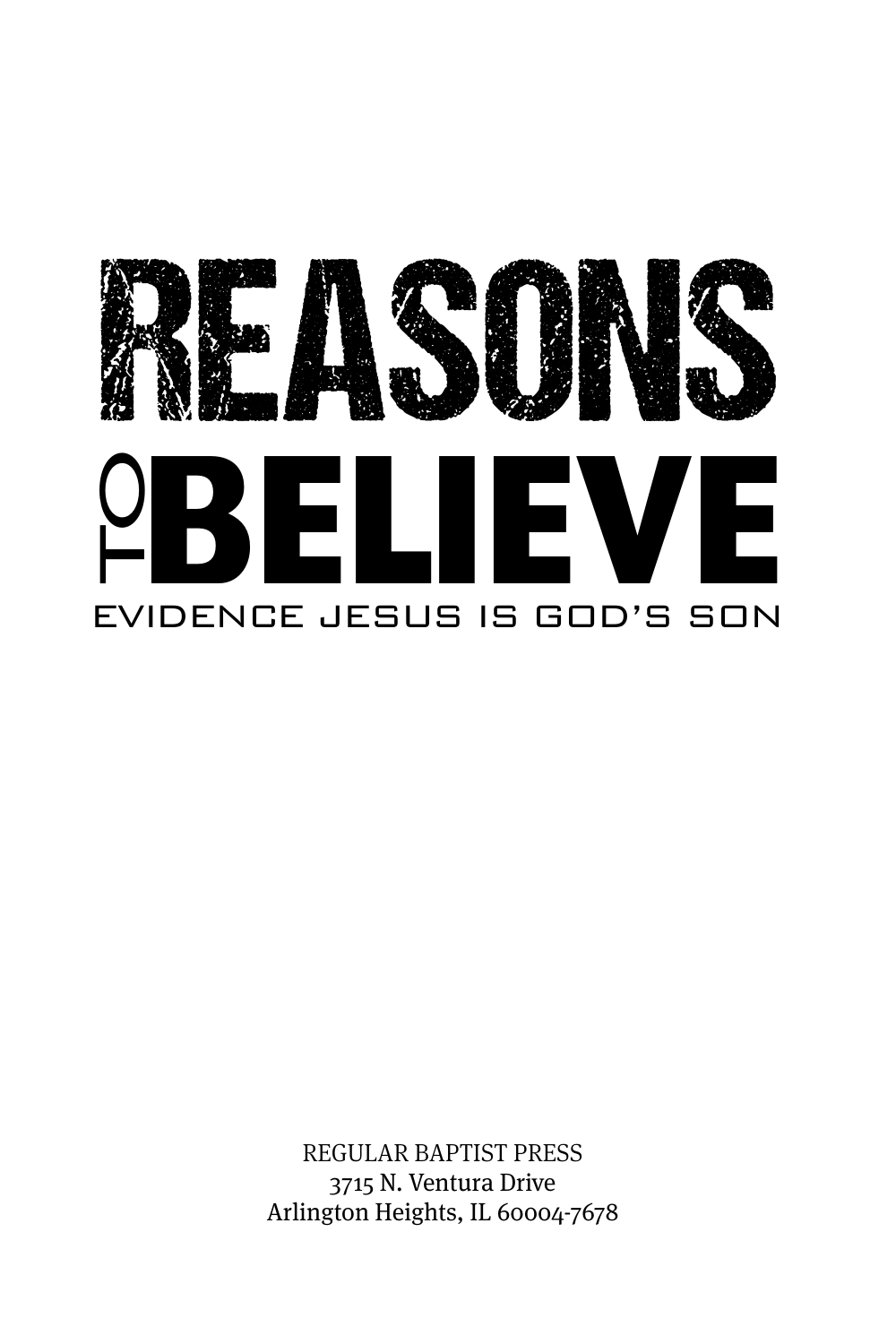#### The Doctrinal Basis of Our Curriculum A more detailed statement with references is available upon request.

- The verbal, plenary inspiration of the Scriptures
- Only one true God
- The Trinity of the Godhead
- The Holy Spirit and His ministry
- The personality of Satan
- The Genesis account of creation
- Original sin and the fall of man
- The virgin birth of Christ
- Salvation through faith in the shed blood of Christ
- The bodily resurrection and priesthood of Christ
- Grace and the new birth
- Justification by faith
- Sanctification of the believer
- The security of the believer
- The church
- The ordinances of the local church: baptism by immersion and the Lord's Supper
- Biblical separation ecclesiastical and personal
- Obedience to civil government
- The place of Israel
- The pretribulation rapture of the church
- The premillennial return of Christ
- The millennial reign of Christ
- Eternal glory in Heaven for the righteous
- Eternal torment in Hell for the wicked

#### Alex Bauman, Editor

Reasons to Believe: Evidence Jesus Is God's Son Adult Bible Study Student Book Vol. 64 • No. 2 © 2015 • Regular Baptist Press www.regularbaptistpress.org • 1-800-727-4440 Printed in U.S.A. All rights reserved RBP0143 • ISBN: 978-1-62940-209-3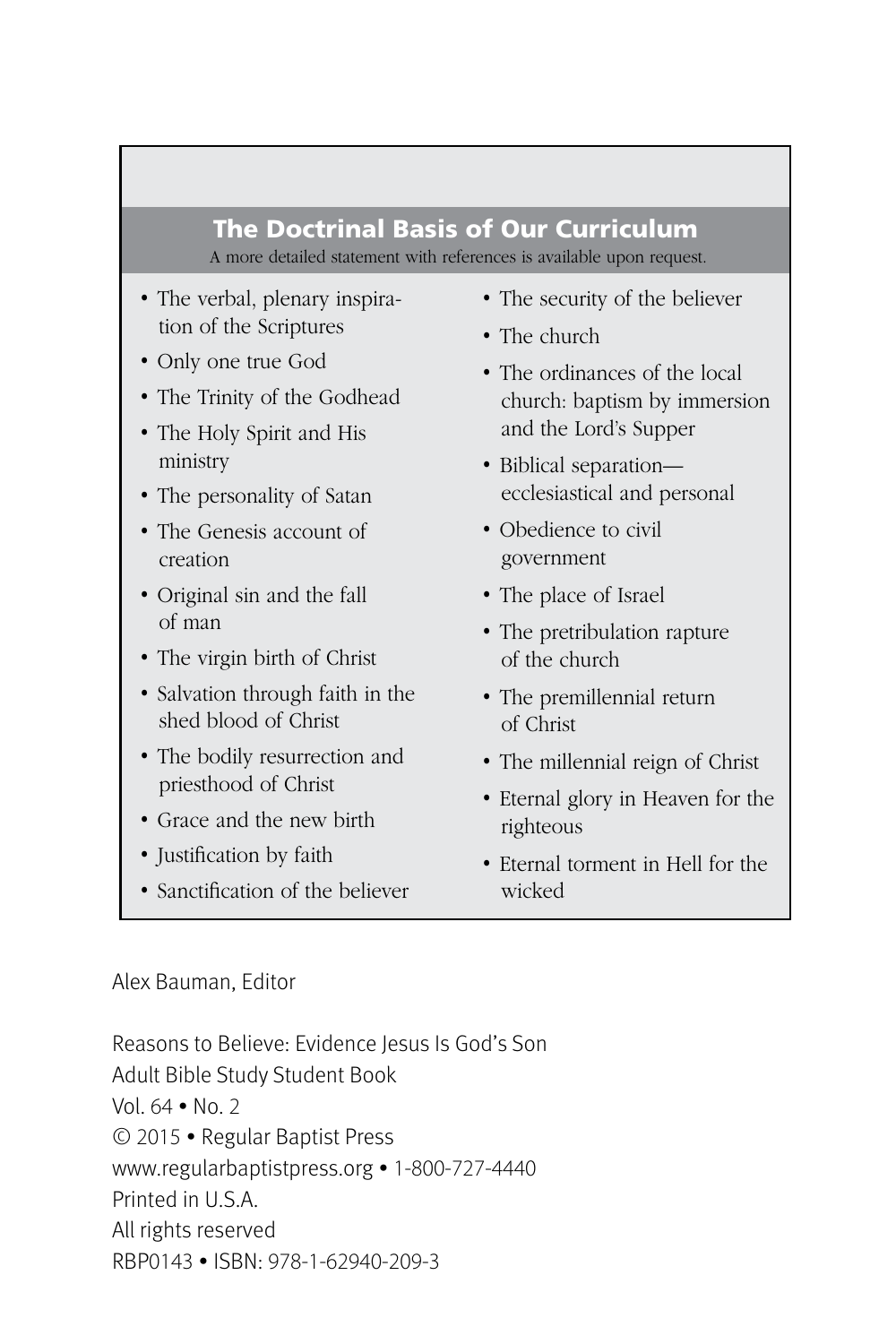# **Contents**



| Lesson 1  | <b>The Case for Christ</b>            |     |
|-----------|---------------------------------------|-----|
| Lesson 2  | <b>The Word Came Down</b>             | 17  |
| Lesson 3  | <b>Meet the Word</b>                  | 27  |
| Lesson 4  | <b>Jesus Transforms</b>               | 37  |
| Lesson 5  | Jesus' Word Is Power                  | 45  |
| Lesson 6  | <b>Jesus Offers New Life</b>          | 55  |
| Lesson ⁊  | Jesus' Invitations                    | 63  |
| Lesson 8  | Jesus, Sacrificial Shepherd           | 73  |
| Lesson 9  | <b>Jesus Is the Resurrection</b>      | 83  |
| Lesson 10 | <b>Jesus Models Servanthood</b>       | 93  |
| Lesson 11 | <b>Jesus Teaches on Relationships</b> | 103 |
| Lesson 12 | <b>Jesus Died Voluntarily</b>         | 113 |
| Lesson 13 | <b>Resurrection and Restoration</b>   | 121 |
|           |                                       |     |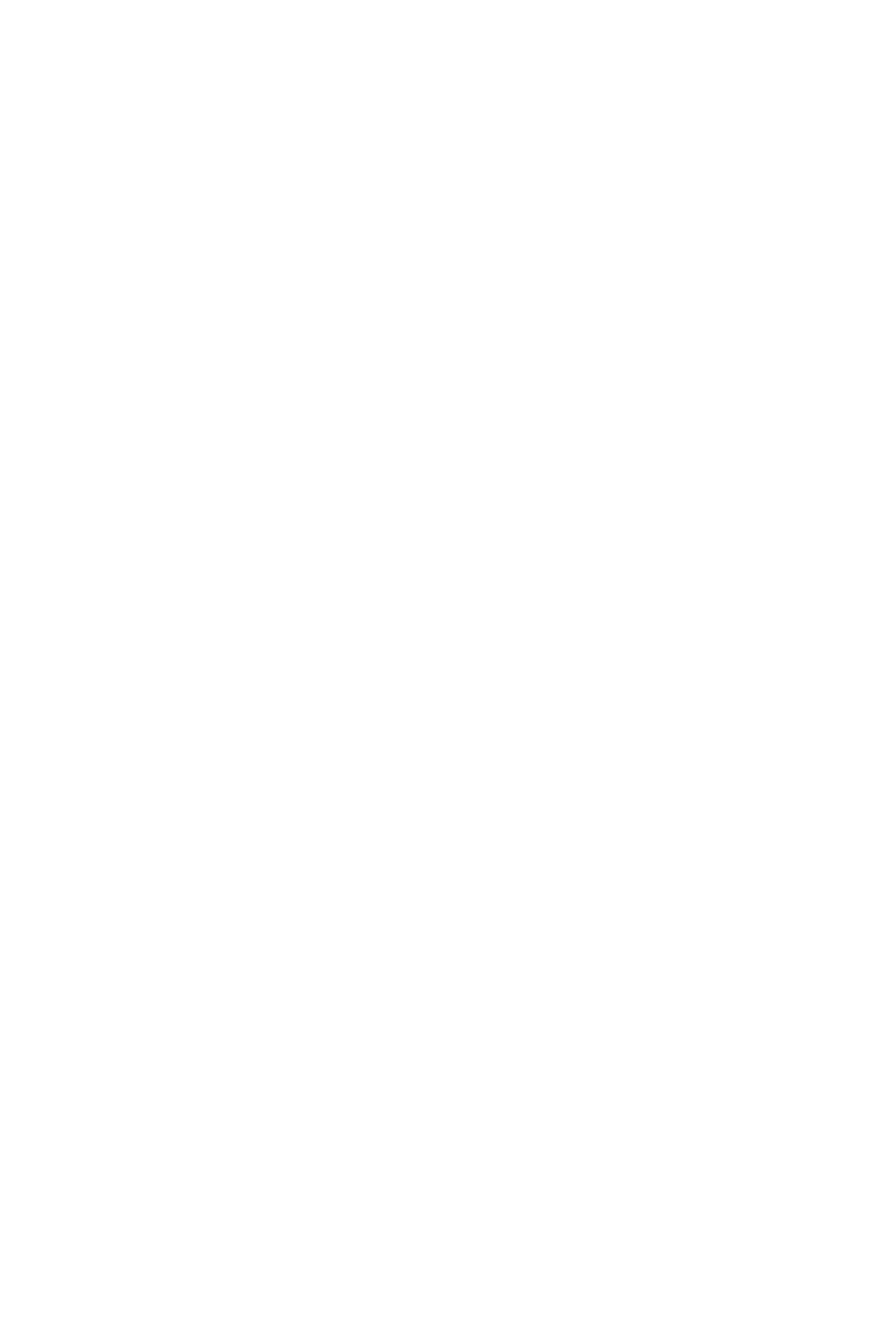# **Preface**

The apostle John wrote the fourth Gospel with clear intention. He wanted his readers to know for sure that Jesus is the Christ, the Son of God. And more importantly, he wanted them to believe in Jesus so they might have life through His name (John 20:30, 31). John accomplished his goal. His Gospel serves as a convincing testimony to Who Jesus is.

This course will help you understand the Gospel of John. In his book the apostle presents Jesus' seven evidences, known as signs, as well as Jesus' seven *I am* sayings. Together the signs and sayings give a complete picture of Jesus. The Gospel will strengthen your faith in Jesus and challenge you to take your mission from Him seriously. If you are not sure of your salvation, you will be confronted with the clear evidence of Jesus' identity and will be encouraged to believe in Jesus.

John's Gospel is a powerful tool in the hands of the Holy Spirit. Be sensitive to His leading as you study it.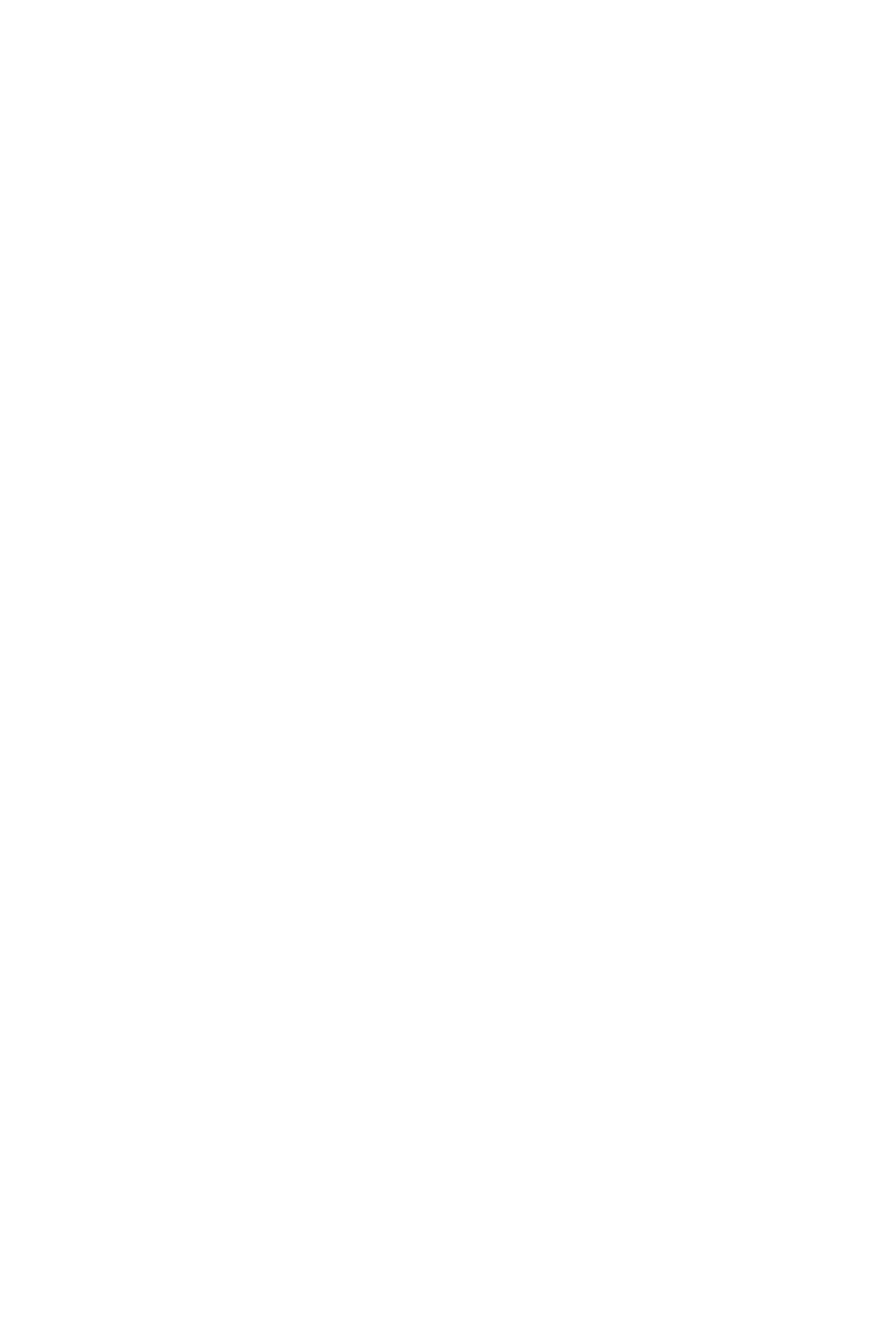# **The Case for Christ**

# **Scripture Focus**

Overview of John

# **Theme**

The Gospel of John provides a strong case for Jesus' identity and His provision of salvation.

### Memory Verses

"And many other signs truly did Jesus in the presence of his disciples, which are not written in this book: But these are written, that ye might believe that Jesus is the Christ, the Son of God; and that believing ye might have life through his name" ( John 20:30, 31).

# **GETTING STARTED**

The Gospel of John is essentially a how-to book on the gospel message. John, one of Jesus' disciples, wrote his Gospel under the direction of the Holy Spirit so that his readers might know they have eternal life. The Gospel of John is timeless, continuing to serve its purpose and bring about results It is masterfully written, making it well worth taking the time to understand its message.

- 1. When was the last time you used a how-to book?
- 2. Which of your how-to books would you consider timeless?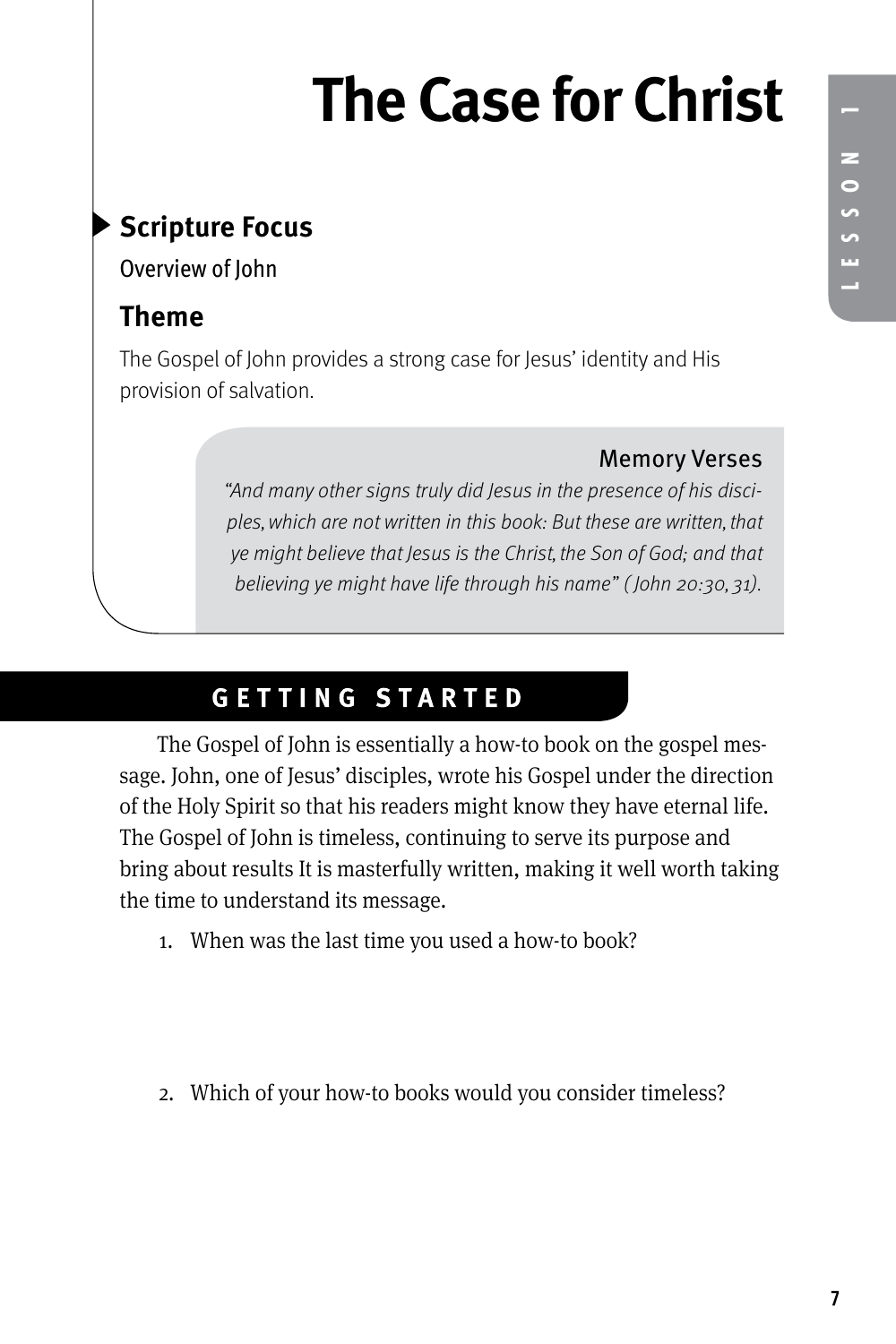## **SEARCHING THE SCRIPTURES**

Before beginning a study on the Gospel of John, we need to realize that it is more than another telling of Jesus' life on earth. It is a theological biography, meaning John recorded his theological understanding of the Person and work of Jesus. Everything that John included is intended to teach us something about Who Jesus is and why His identity is important for us.

John's Gospel is also a narrative. Jesus is the important person in the story and in the episodes. John's Gospel is not a source of insight about ourselves. For example, the narrative of Jesus' calming a storm on the Sea of Galilee is not about storms in our lives. Rather, this sign shows us something about Jesus.

#### **Author**

The evidence that it was the apostle John who wrote the Gospel of John is solid. The writer had to be a Palestinian Jew who observed Christ as part of His closest circle of followers and was later commissioned by Christ as an apostle. Only Peter, James, and John fit those requirements. Peter is named in the Gospel, and James had already been martyred by the time the Gospel was written. That leaves John as the only logical choice.

John was one of the few who witnessed the full range of Christ's actions, including the raising of Jairus's daughter, the Transfiguration, and His prayer in Gethsemane. He had gone to the tomb and had observed that Jesus was raised from the dead. He was with Christ more than any of the other disciples as the disciple whom Jesus loved (John 19:26, 27). He was therefore well qualified to write authoritatively on Christ's life.

#### **Purpose 1: Present Evidence**

John 20:30 and 31 tell us why, humanly speaking, John decided to write his Gospel. John made three important statements about Jesus and signs in John 20:30. Each of the statements helps us understand John's first purpose for writing his gospel: to present evidence concerning Jesus.

The first statement says that Jesus did many *signs*. John referred to Jesus' miracles as *signs* because the word stresses the functional aspect of a miracle as a discernible indication that draws attention to the significance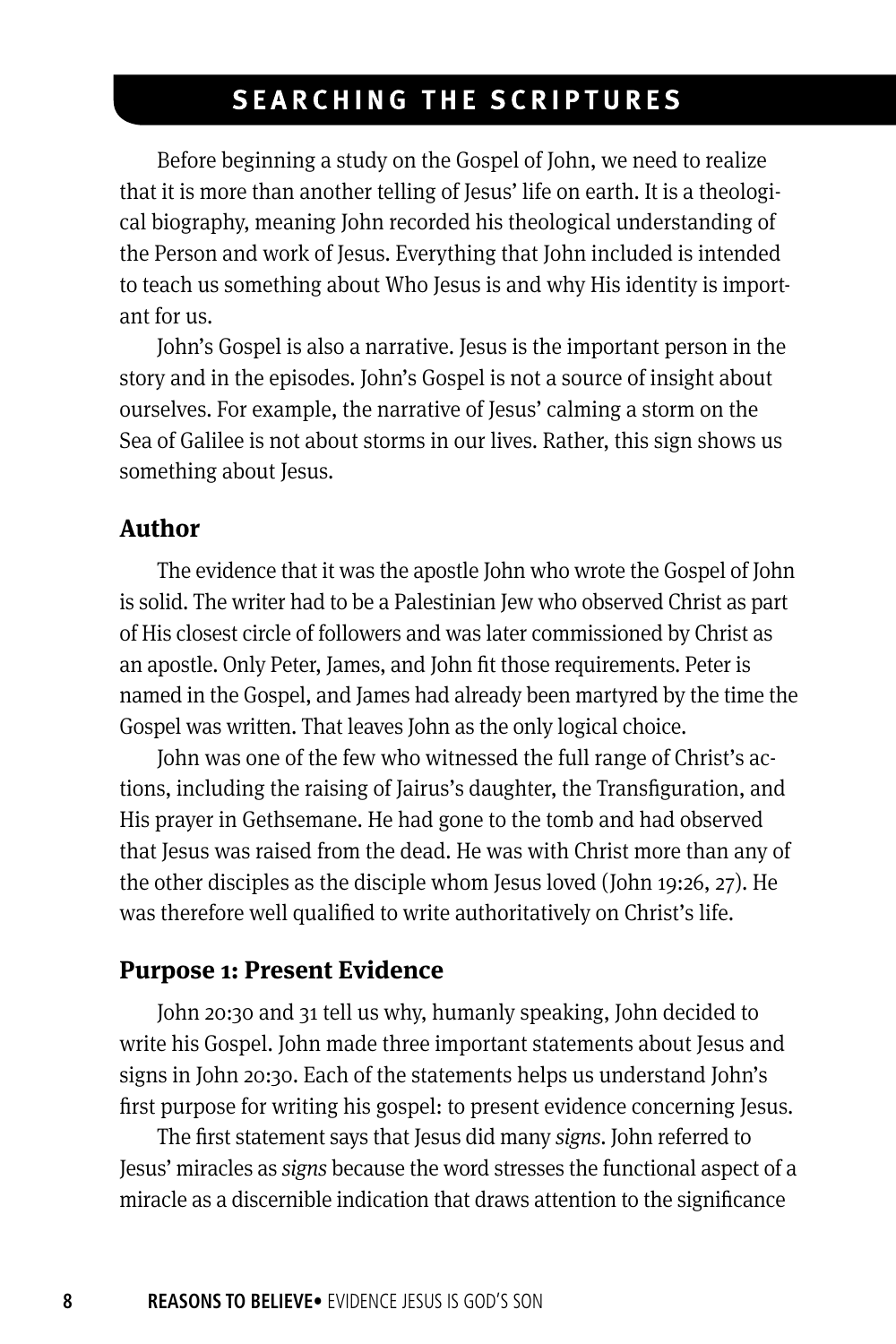of the action. It implies that there is some meaning behind the miracle. It focuses then, not on the miracle only or even primarily, but on the meaning or significance behind it. So the reader should ask, Who is this Jesus Who did the miracles? And what do the miracles reveal about Him?

3. What does the typical person tend to focus on when he reads one of Jesus' miracles?

The second statement says that Jesus did the signs in the presence of His disciples. They served as witnesses to His miracles, making the signs valid.

The third statement says that John did not record all of the miracles that Jesus performed. He wrote later that if all the things Jesus had done were written, the world could not contain the books needed to record them (21:25). John selected seven specific miracles to serve as signs for his readers.

### **Purpose 2: Encourage Belief**

John recorded the seven signs so his readers might believe. So it is necessary to know what *believe* means. The word denotes the orientation of the mind and heart toward something or someone. It is not mere assent to propositions about someone. It is not just an emotion or an emotional feeling. It involves cognitive knowledge, which should lead to commitment.

4. Does your belief in Jesus go beyond mere assent to propositions about Him? If not, why not?

John explained the stages of belief concerning Jesus. The stages involve believing *about* Jesus and then believing *in* Jesus.

5. What is the difference between believing something *about* someone and believing *in* someone?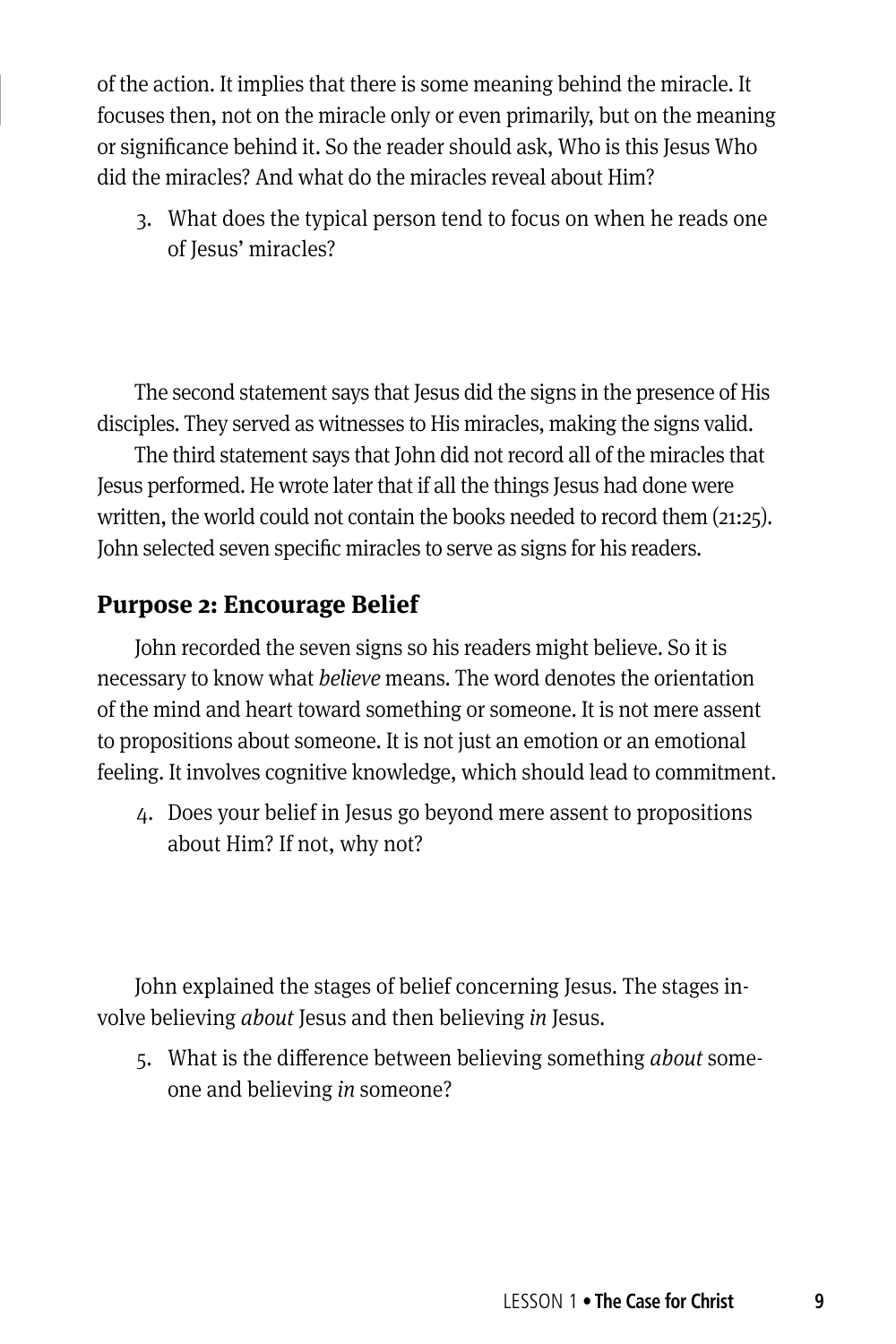John wanted his readers to believe two things *about* Jesus: He is the Messiah and He is the Son of God. *Messiah*, which means *anointed*, refers to Jesus as the descendant of David Who would come and restore the kingdom of Israel. He would fulfill the messianic hopes of the Old Testament. The term *Son of God* points to the unique relationship that Jesus has with God, His Father. Jesus is God's only begotten, or unique, Son (3:16). John asserted Jesus' unique relationship to the Father throughout his Gospel.

The stage of belief *about* Jesus leads to confidence in Jesus. But John wanted his readers to move beyond confidence to believe *in* Jesus. This stage involves commitment to and trustful reliance on Jesus. In John's Gospel we do not always find people responding to Jesus with this kind of commitment and reliance. Not everyone who heard Jesus and believed had life-giving belief.

- 6. Read John 2:23–25. How did Jesus respond to those who superficially believed in His name after they saw Him perform miracles?
- 7. Read John 8:44. Why would Jesus call superficial believers offspring of the devil?

Initial faith does not always turn out to be saving faith. This study of John will help you understand genuine saving belief *in* Jesus. It will challenge you to make sure your faith in Jesus is genuine.

### **Purpose 3: Offer Eternal Life**

John wanted his readers to believe Jesus is the Son of God so they might have *life*. Life is one of John's key concepts. In his Gospel, *life* characteristically refers to eternal life. Simply put, eternal life comes by trusting in Jesus as a result of the revelation of Who He is and what He has done. John's readers could not receive eternal life by any other means. No personal effort or action could merit eternal life.

Eternal life is resurrection life. It comes after physical death or after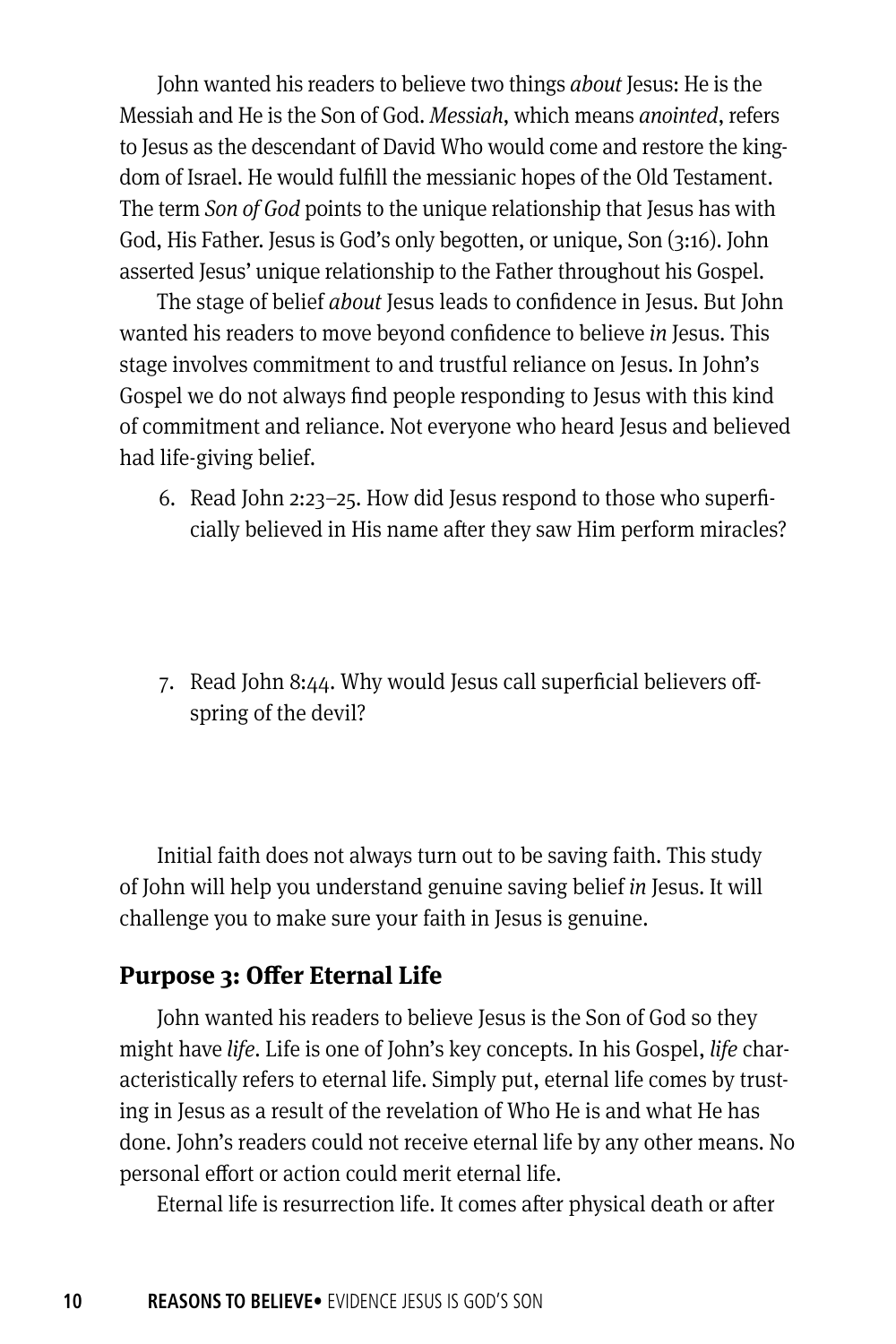the Rapture for those who are living when Christ returns for His church. It continues without ceasing. Eternal life's quality, however, is just as important as its quantity. Being in God's presence forever in Heaven will make eternal life the best it could be.

- 8. Read John 17:3. How did Jesus define eternal life?
- 9. How does Jesus' definition help you put eternal life into its proper perspective?

*Signs*, *believe*, and *life* are key words to understanding the structure of the Gospel of John. In the *signs* we see the revelation of God in Jesus. The signs should produce the response of *believing* with *life* being the result of believing. We must note, however, that the wrong response rejection—brings an opposite result, death. Throughout the narrative John presented both responses with their corresponding results.

## **Historical Jewish Sects**

Learning the historical background for the Gospel of John will help you better understand Jesus' interaction with certain political groups and institutions. The Judaism of His day was different than the Judaism at the close of the Old Testament. Jesus made it clear that He did not approve of what it had become.

The Pharisees might have come from a group of pious Jews who in the day of Antiochus IV stayed true to the law. If so, they had an admirable beginning. But by the time of Christ, their practice had degenerated to a dead, heartless religion. Their devotion was to themselves, not God. They lorded themselves over the Jews, demanding God's people keep the traditions, called the Mishnah, that they had added to the law of Moses.

The Pharisees saw Jesus as competition. He rejected their traditions and exposed their hypocrisy. John records that the Pharisees eventually sought to kill Jesus so that the Jews would not believe in Him (John 11:47–54). They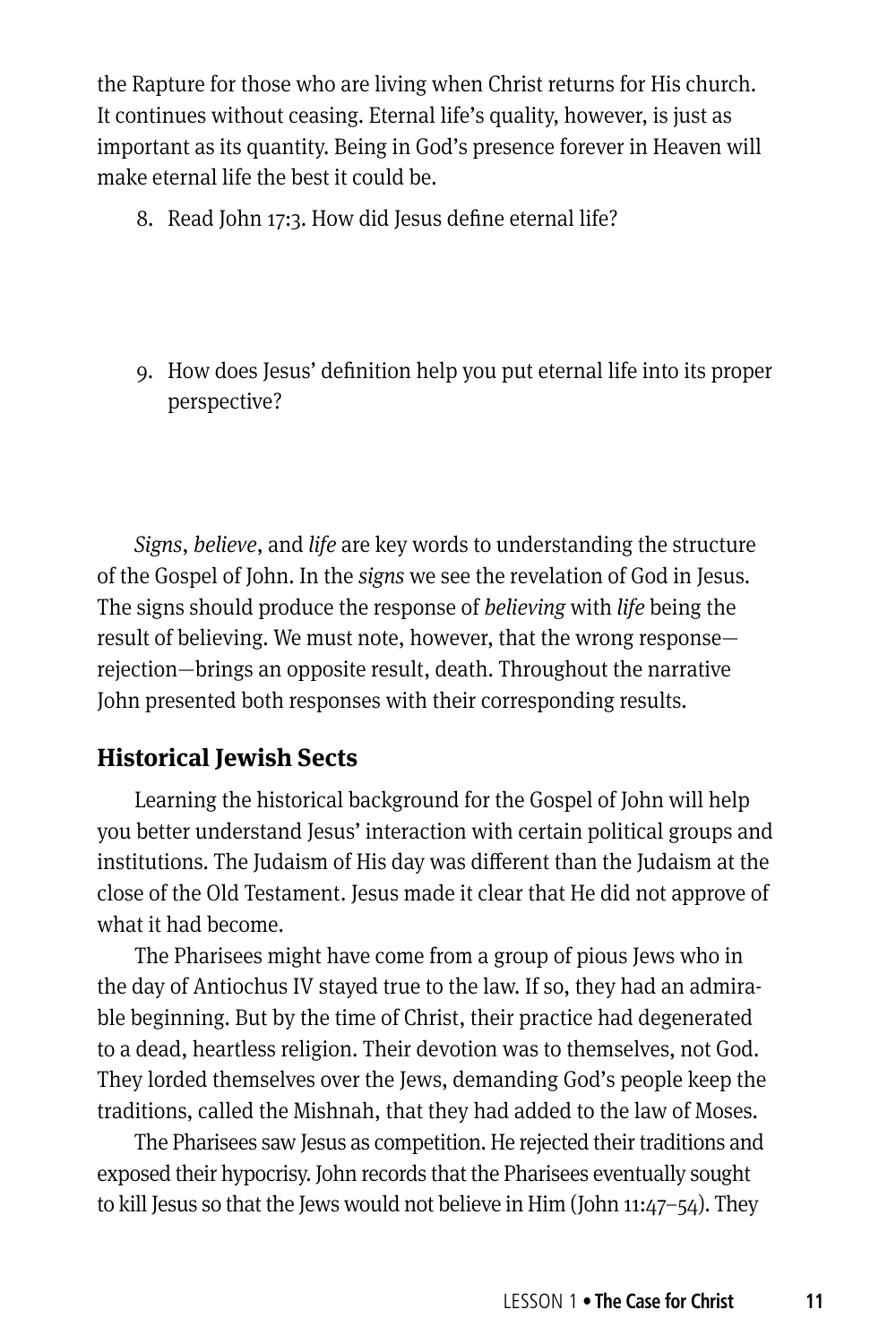were worried a large Jewish following might cause a political disruption that the Romans would have to step in and control. Roman intervention could mean the Pharisees would lose their power. To the Pharisees, power was more important than knowing the truth about God and Christ.

10. How would you expect Jesus to respond to the Pharisees' religious leadership of the Jews?

In demonstration of the power of the gospel, some Pharisees, like Nicodemus, trusted in Jesus for salvation, but most vehemently opposed Jesus throughout His ministry.

John does not mention the Sadducees specifically in his Gospel, yet they were an important part of the political and religious setting of Jesus' day. They were worldly-minded and materialistic aristocrats of Jewish society. And since they didn't leave written records explaining their beliefs, they are known mostly for what their critics said about them. Consequently, we know more about what they denied, such as the supernatural and the resurrection, than we do about what they affirmed (Matt. 22:23; Acts 23:8). Obviously they rejected Christ and His signs and, like the Pharisees, saw Him as a threat. They shared the Pharisees' desire to stamp out Christ and His followers. However, they didn't agree with the Pharisees on much else. For the most part, the two groups did not get along.

Scribes were responsible for making copies of what we now call the Old Testament. They took extreme care in making sure their copies were accurate, even going so far as to count every single letter of a copy to make sure all were right. Since Hebrew letters were also used for numbers, they could add up the numbers represented by the letters to make certain the total was correct after they had finished their copy.

The scribes' meticulous attention to details in the Scriptures meant they knew the law of Moses well. They used their knowledge to try to trap Jesus. John mentioned one such entrapment attempt concerning the appropriate punishment for a woman caught in adultery (John 8:3–6).

11. Read John 8:3–6. Why would the scribes want to entrap Jesus?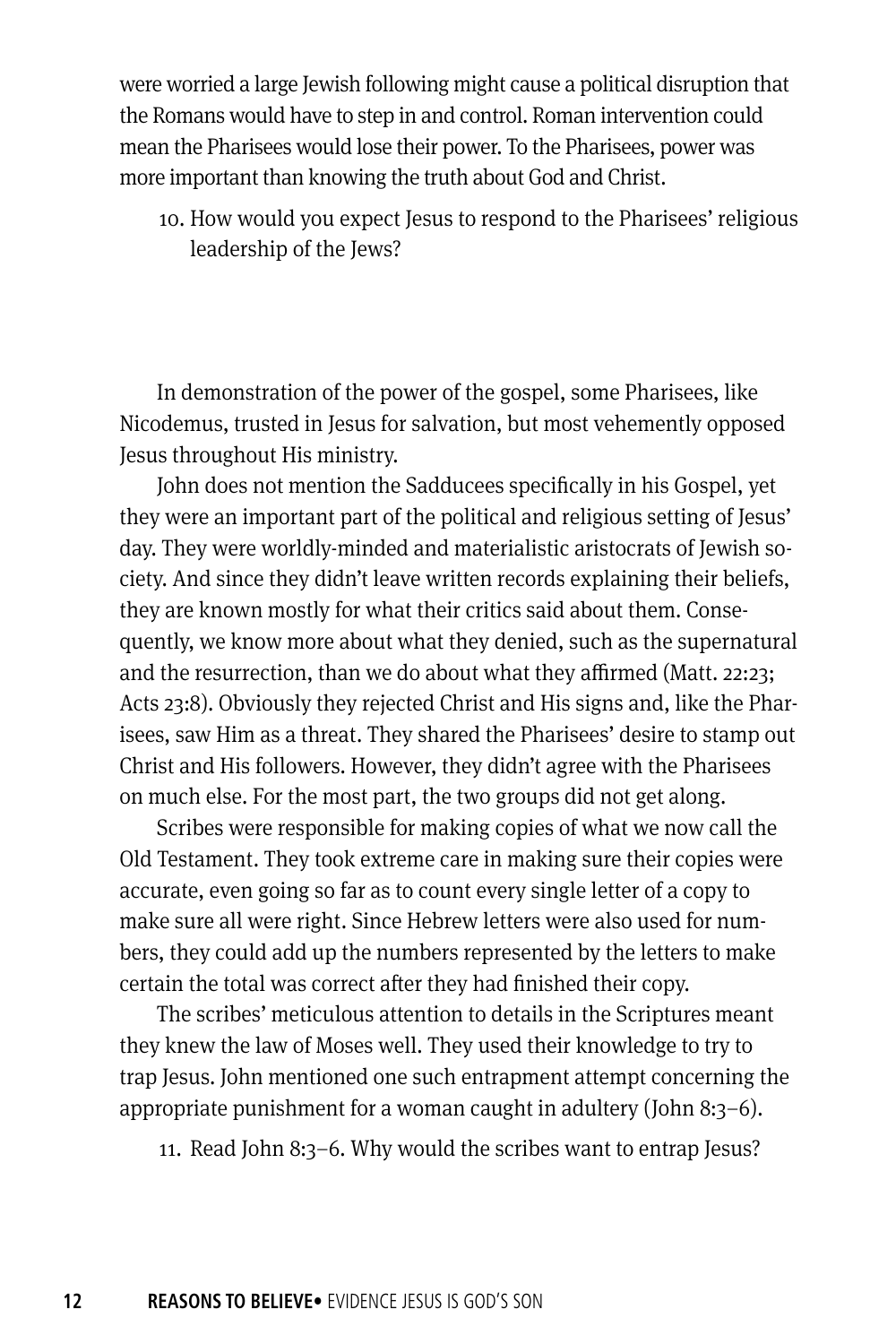## **Historical Political Groups**

The New Testament mentions two Jewish political groups. The first is the Herodians, a Jewish party that supported King Herod. Their jobs were tied to Herod's continued reign. So they had a vested interest in keeping Jesus from gaining followers. They were the ones who questioned Jesus about paying taxes to Caesar (Matt. 22:16, 17). They, like the scribes and Pharisees, wanted to trap Jesus in His words so they might discredit Him and have reason to destroy Him (Mark 3:6; 12:13). John does not refer to this group specifically in his Gospel, though they certainly played a role in the background.

The publicans were Jews who collected taxes from their fellow Jews on behalf of Rome. At times the Romans allowed them to collect more than they needed to. They pocketed the extra money, making them despised by their countrymen as traitors. Matthew, one of Jesus' disciples, was a publican before he trusted in Christ. He became an apostle (Matt. 10:3) and the writer of the Gospel of Matthew.

12. Read Mark 2:13–17. What about Jesus made Him particularly appealing to tax collectors?

## **Historical Jewish Institutions**

The Sanhedrin, a seventy-member council of Jewish leaders, was the Jews' supreme authority of Jesus' day. The council included Sadducees and Pharisees with the high priest as its leader. Rome allowed the Sanhedrin to operate, but they did not give them the power to apply the death penalty. That is why the Sanhedrin went to Pilate to get his permission to crucify Christ (John 18:28—19:16).

13. Read John 19:10, 11. From where did Pilate's authority to kill Jesus come?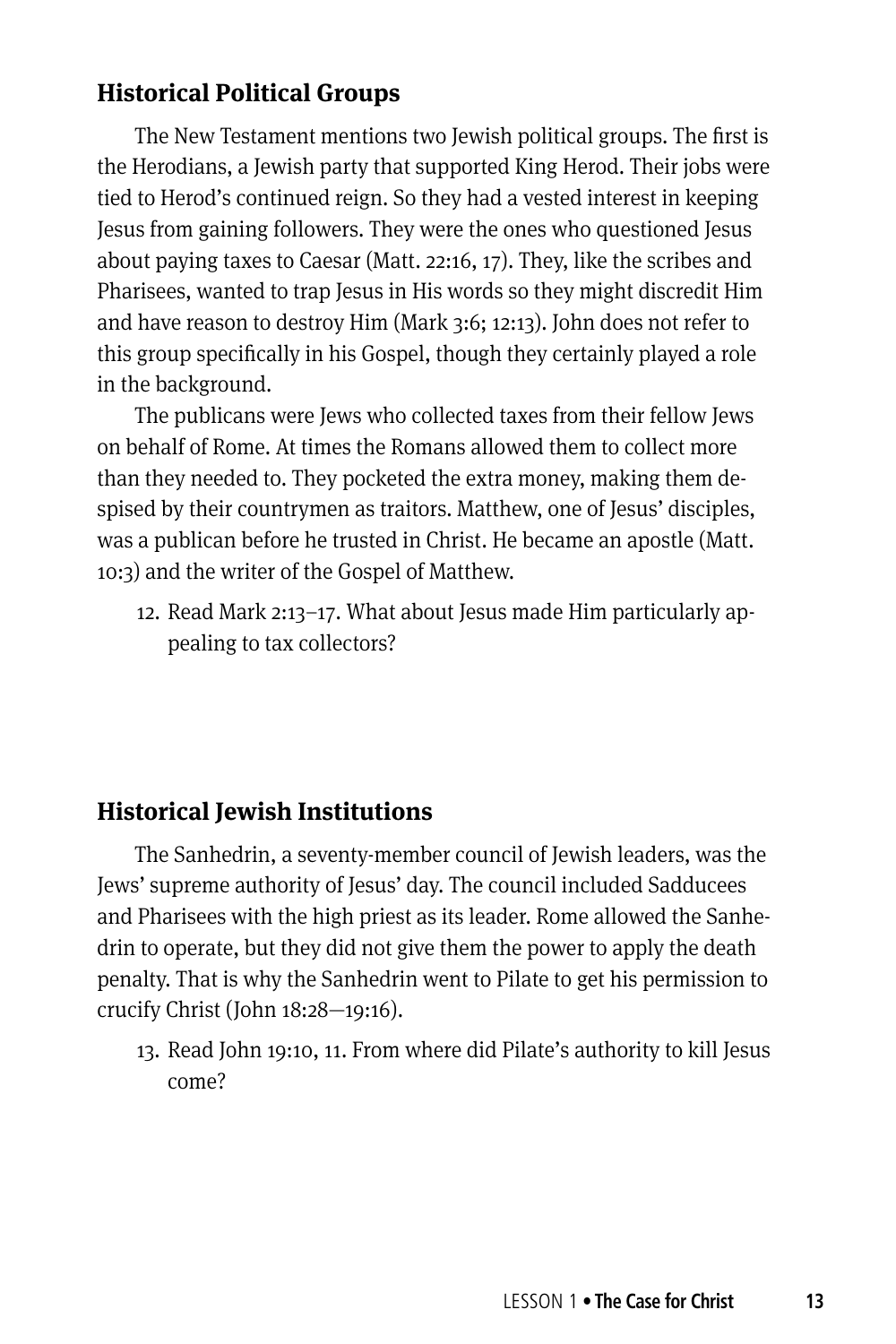Another Jewish institution was the synagogue. Jews in captivity in Babylon near the close of the Old Testament met together for instruction, public worship, and prayer. Their meeting places became known as synagogues. By the time Jesus came onto the scene, most cities with even a small number of Jews had synagogues. Jesus often went to synagogues to teach (18:20). Consequently, Jesus' doctrine was no secret.

#### **Structure**

John wrote his Gospel with a definite structure to facilitate his reasons for writing it. Understanding that structure helps us know how the passages within the book relate to one another. The Book of Signs  $(1:19-12:50)$  and The Book of Glory  $(13:1-20:31)$  are John's two major sections. A prologue (1:1-18) precedes these sections, and an epilogue  $(21:1-25)$  follows them.

The prologue serves as an introduction to the book's story and the themes that John developed in the rest of the book. It is a snapshot of the book and states truths that John proved in the remainder of the Gospel.

The Book of Signs  $(1:19-12:50)$  contains the seven representative signs that John chose to record. In addition, it includes Jesus' seven *I am* sayings. Both the signs and the sayings support the claim that Jesus is the Messiah, the Son of God.

In the Book of Glory, John described Jesus' private time with His disciples (13:1— 17:26) and declared Jesus' suffering, death, and resurrection  $(18:1-20:31)$ . Jesus prepared His disciples for His death  $(13:1-16:33)$  and then prayed for them (17:1–26). Jesus explained the ministry of the Holy Spirit as *paraclete* in their lives and service.

The epilogue contains the account of Jesus' post-resurrection appearance to the disciples (21:1–14) and His restoration of Peter to leadership among the disciples (21:15–19).

## **MAKING IT PERSONAL**

As you study John's Gospel you should keep in mind that he recorded miracles as signs so his readers might believe that Jesus is the Messiah, the Son of God, and so they could, therefore, have eternal life. Secondly you should remember that John wrote his Gospel as a story that presents a theological understanding of Jesus' words and works. Lastly you should know that John wrote with a purposeful structure to support his arguments.